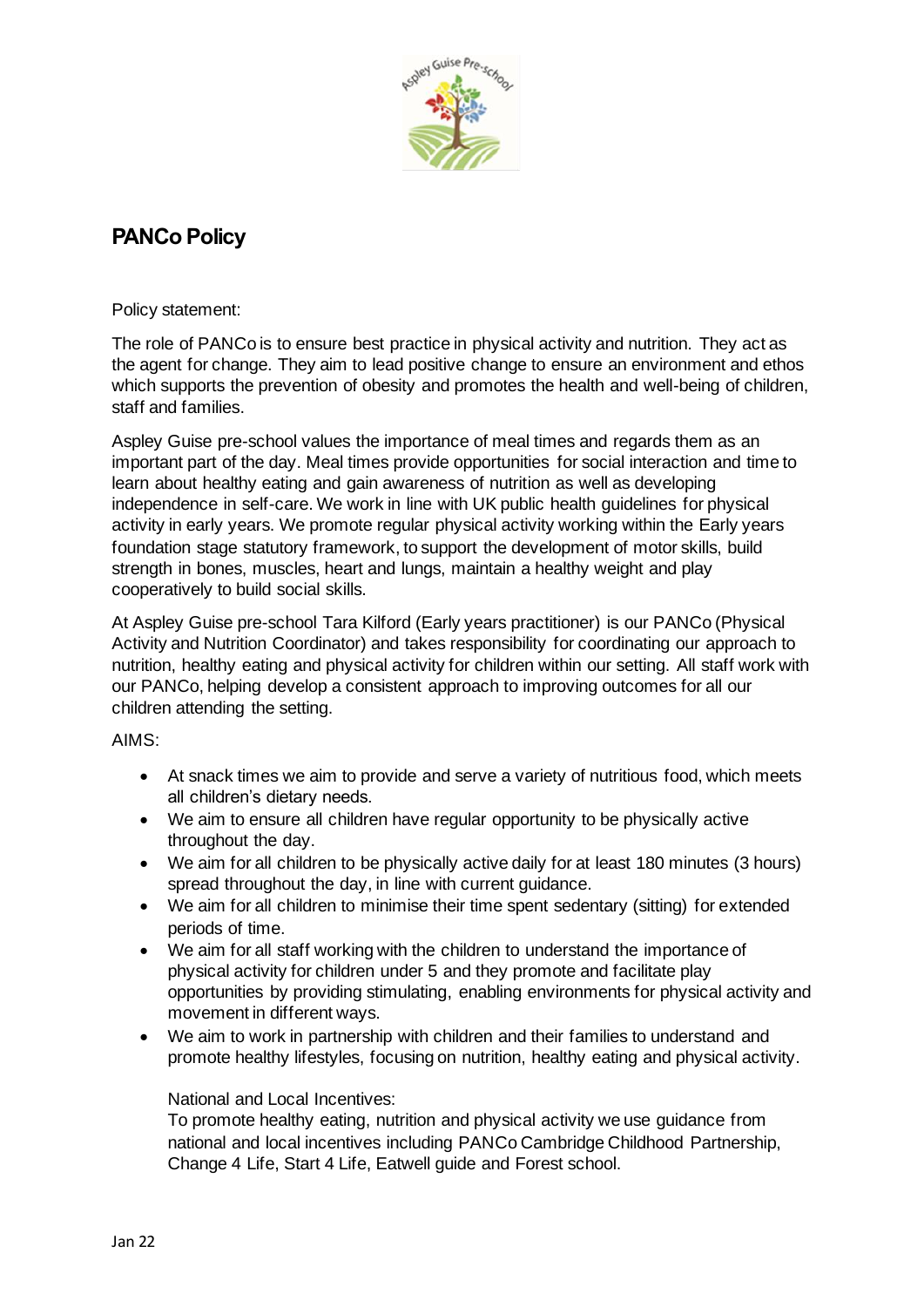

We give examples of healthy lunch box ideas during new intake at home visits and in our welcome pack. We have an active Forest school programme running for all our pre-school children to attend. We have Teddy sports coaches visiting twice weekly where parents can book sessions for their child at an additional cost.

## Methods:

- Before a child starts the setting, we gather information from parents about their child's dietary needs, including allergies.
- Cultural, religious and medical needs are respected by all staff, parents and visitors.
- We record information regarding dietary needs in each child's individual personal file.
- We ensure all records of children's dietary needs and allergies are kept up to date.
- We have individual children's dietary needs and allergies displayed in our health and safety file which can be accessed by all staff.
- Food for snack is planned weekly in advance, with dietary needs and allergies considered when planning.
- We provide a healthy nutritious snack in the morning and afternoon at no extra cost to parents.
- For the safety of children and staff and in line with our nut policy, parents are asked to not provide food which contains nuts. Staff will remove any items containing nut products and contact the parent.
- Fizzy drinks are not allowed
- Staff are sensitive towards individual dietary needs and allergies and do not label or single out children based on his/her diet or allergy.
- We use meal times as an opportunity for social interaction with staff and children. Staff sit with children during meal times, and they eat together.
- We offer a rolling snack at set times in the morning and afternoon to ensure children come to eat when they are ready and to prevent disturbance to their play. Children are given a warning before the snack table closes.
- Children and staff wash their hands before and after eating to avoid cross contamination of germs and allergens.
- Children are always supervised while eating.
- We liaise with parents if children are reluctant or picky eaters.
- We use meal times to promote independence in self-care through handwashing and encouraging children to serve and feed themselves.
- We have fresh drinking water available all day, children bring in their own water bottles to avoid cross contamination of germs.
- Children are not allowed to share or swap food.
- For children who drink milk we provide semi-skimmed pasteurised milk.
- To develop knowledge of nutrition and healthy food we plant and grow vegetables with the children and engage in activities where children can be involved in food preparation such as snack and structured cooking activities.
- Our outside area promotes physical development opportunities with areas to climb and run and move in a variety of different ways.
- Children are taken over to forest school regularly where they participate in climbing, digging, planting, exploring and use construction tools under close supervision.